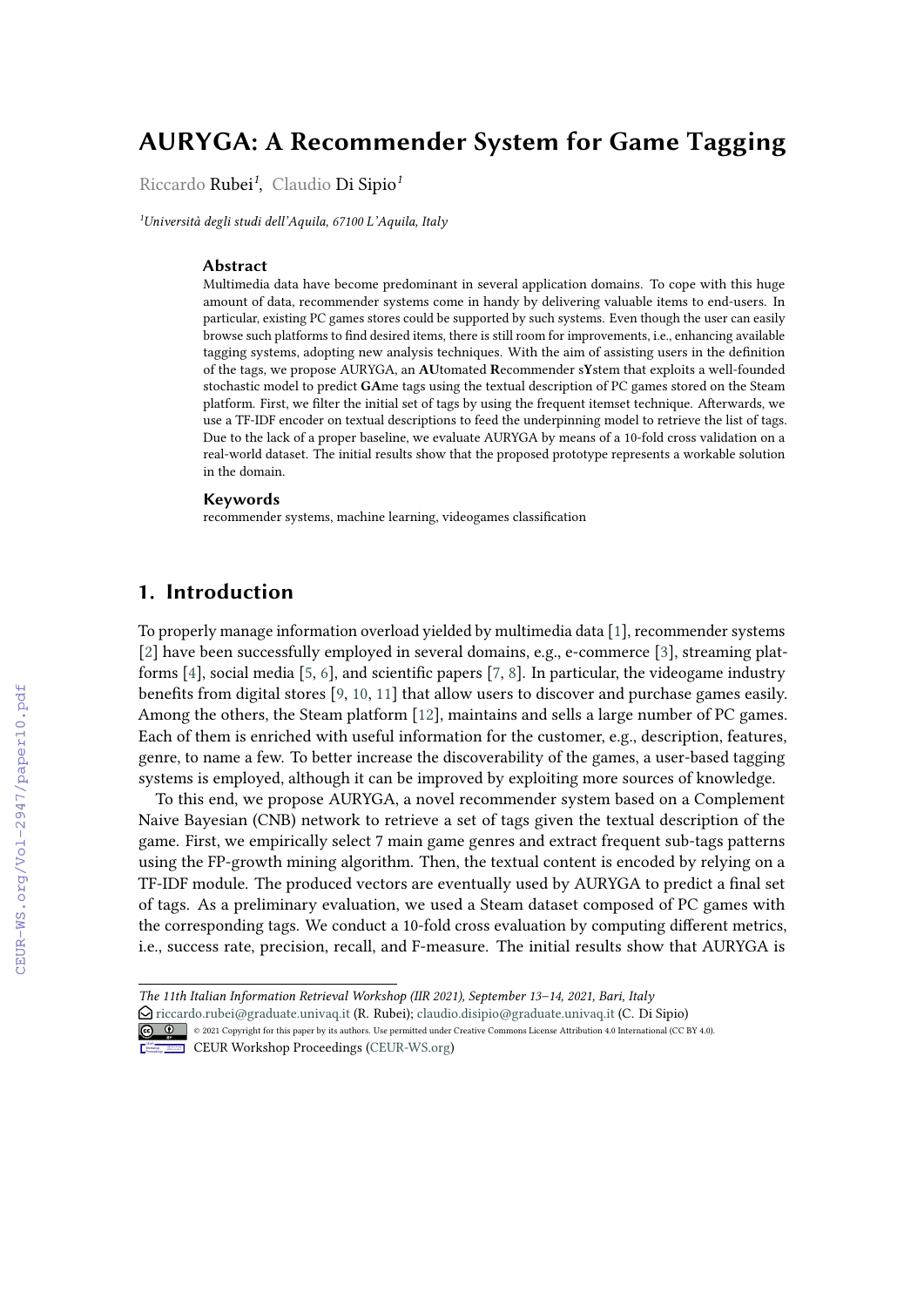<span id="page-1-1"></span>

**Figure 1:** *Syberia* game tags and the suggested items

capable of recommending the correct tags most of the time. We make available the initial implementation as well as the dataset to replicate the experiments in the corresponding Github repository<sup>[1](#page-1-0)</sup>.

## **2. Motivation and background**

In this section, we present an explanatory example in Figure [1](#page-1-1) to highlight our contribution. The left side of the picture shows *Syberia*, a point-and-click adventure game <sup>[2](#page-1-2)</sup> and its user-defined tags ranked according to their frequency, i.e., the number of users that defne that tag for the game. Although the top-3 tags are correct, i.e., *Adventure*, *Point & Click* and *Puzzle* the game is labeled with ones that represent game's features rather than the actual genre [\[13\]](#page-5-0). For example, the tag *Beautiful* expresses a subjective evaluation that could compromise the correct categorization of the game.

Based on this list, Steam suggests additional games to purchase as shown on the right side of the picture, i.e., *More like this* section. By carefully inspecting three of them, namely *Red Dead Redemption II*, *Shadow of the Tomb Raider*, and *Half-Life Alyx*, we discover that the recommended items belong to completely diferent genres i.e., western, purely action-adventure, and frstperson shooter $^3$  $^3$  respectively. Thus, inaccurate labeling can compromise the visibility of games as the platform groups them according to the user-based defned tags.

## **3. Proposed methodology**

The proposed approach and its main components are shown in Fig[.2.](#page-2-0) As the frst step, we empirically select 7 main tags from the most famous genres  $4$  by eliciting the ones with higher

<span id="page-1-0"></span><sup>1</sup><https://github.com/Arkanoid01/Auryga>

<span id="page-1-3"></span><span id="page-1-2"></span><sup>2</sup><https://fr.flossmanuals.net/creating-point-and-click-games-with-escoria/what-is-point-and-click-games/> <sup>3</sup><https://www.pcmag.com/encyclopedia/term/first-person-shooter>

<span id="page-1-4"></span><sup>4</sup><https://www.statista.com/statistics/189592/breakdown-of-us-video-game-sales-2009-by-genre/>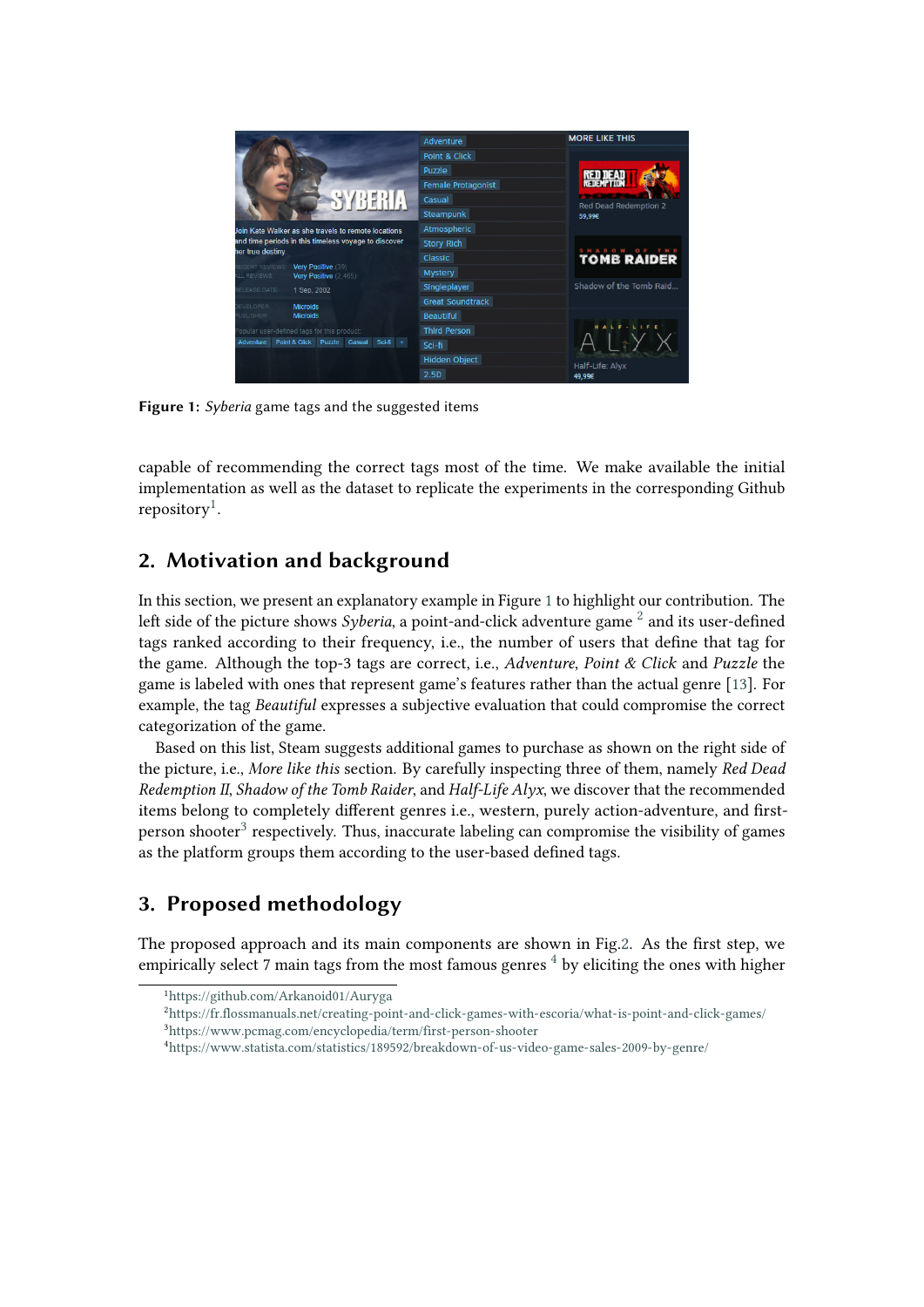<span id="page-2-0"></span>

**Figure 2:** AURYGA's architecture

frequencies in the considered dataset, i.e., *Action*, *Adventure*, *Rpg*, *Platform*, *Sport*, *Strategy*, and *Simulation*. On top of these main tags, the raw Steam data  $(1)$  labeled with 370 unique game tags is used by the Filtering component  $(2)$  to retrieve the most frequent sub-patterns using the FP-growth, a well-founded mining algorithm [\[14\]](#page-5-1) provided by Mlxtend Python library  $^5$  $^5$ . In such a way, AURYGA extracts a set of filtered train data  $(3)$  for each main category by selecting the *miminum support*, i.e., a threshold that evaluates the strength of a certain pattern appearing in the whole itemset [\[15\]](#page-5-2). By running several experiments, we fx the support value to retrieve around 50 sub-tags related to the main one. Overall, this preprocessing phase reduces the number of unique tags from 370 to 100. The reason is two-fold *i)* low-frequency user tags are dropped and *ii)* the overall accuracy is improved for each main tag. For instance, the pattern *[action, singleplayer, sci\_f]* occurs frequently in the original dataset, meaning that *action* games are tagged also with the mentioned sub-tags most of the time.

Afterwards, AURYGA employs  $\widehat{(\mathfrak{4})}$  Complement Naive Bayes (CNB) network  $^6$  $^6$ , an enhanced version of Multinomial Naive Bayes (MNB) that cope with unbalanced dataset [\[16\]](#page-6-0). Diferently from the MNB, CNB computes the probability that an item appears in the other classes and normalizes classifcation weights to properly manage word occurrence dependencies. When an untagged game arrives  $(5)$ , the textual description is encoded using the TF-IDF vectorizer  $^7$  $^7$ . First, the underpinning model predicts the main genre  $(\widehat{6})$  by relying on the original Steam data. Second, the CNB exploits the abovementioned fltered training sets to retrieve sub-tags when the main one is correctly predicted. The system eventually retrieves the predicted tags  $(7)$  that include the main genre and the most probable sub-tags.

#### **3.1. Preliminary evaluation**

To assess the conceived approach, we conduct a 10-fold cross validation [\[17\]](#page-6-1) on the mentioned Steam dataset composed of 27,334 games gathered in 2019  $8$ . Each game is identified by a

<span id="page-2-2"></span><span id="page-2-1"></span><sup>5</sup>[http://rasbt.github.io/mlxtend/api\\_subpackages/mlxtend.frequent\\_patterns/#fpgrowth](http://rasbt.github.io/mlxtend/api_subpackages/mlxtend.frequent_patterns/#fpgrowth)

<sup>6</sup>[https://scikit-learn.org/stable/modules/generated/sklearn.naive\\_bayes.ComplementNB.html#sklearn.naive\\_](https://scikit-learn.org/stable/modules/generated/sklearn.naive_bayes.ComplementNB.html#sklearn.naive_bayes.ComplementNB) [bayes.ComplementNB](https://scikit-learn.org/stable/modules/generated/sklearn.naive_bayes.ComplementNB.html#sklearn.naive_bayes.ComplementNB)

<span id="page-2-4"></span><span id="page-2-3"></span><sup>7</sup>[https://scikit-learn.org/stable/modules/generated/sklearn.feature\\_extraction.text.TfidfVectorizer.html](https://scikit-learn.org/stable/modules/generated/sklearn.feature_extraction.text.TfidfVectorizer.html) <sup>8</sup><https://www.kaggle.com/nikdavis/steam-store-games>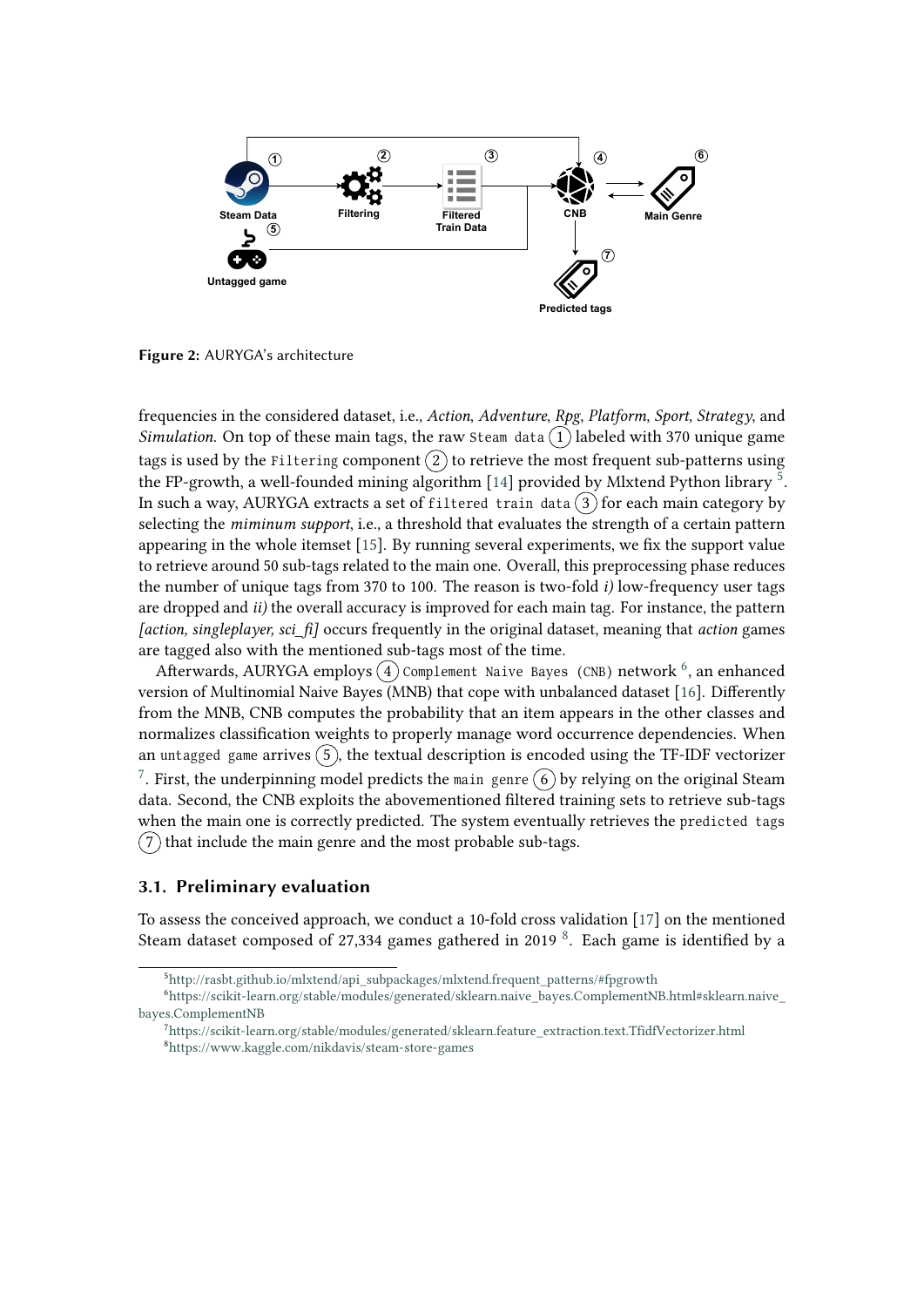unique ID, the title, the description, and the list of tags. For each round, we used 90% of the descriptions as training and 10% as testing to compute *Success rate*, *Precision*, *Recall*, and *F-Measure*, considering the following defnitions: a *True positive (Tp)* is a recommended tag that corresponds to the actual game tag. A *false positive (FP)* means that the suggested tag is not present in the actual list while a *false negative (Fn)* represents a tag that should be present in the result set but actually is not. Given a set of *N* recommended tags, the *Success rate* measures the rate at which the proposed approach can return at least  $c$  correct tags for  $c=1,2,3,4,5$ .

$$
Success\ rate = \frac{count_{n \in N}(Tp > 0)}{|N|} \times 100\%
$$
\n(1)

$$
Precision = \frac{TP}{TP + FP}
$$
 (2)  $Recall = \frac{TP}{TP + FN}$  (3)

$$
F-measure = \frac{2 \times P \times R}{P + R}
$$
 (4)

*Precision* and *Recall* assess the rate of correct items over the entire set of retrieved items and the ratio of the right topics appearing in the retrieved set respectively. *F-measure* represents the harmonic mean of the two previous metrics. All the mentioned indexes are computed by considering the filtered set of tags, i.e., the ones obtained by the Filtering component.

Figure [3](#page-3-0) shows the results obtained in terms of success rate. As we can see, AURYGA is capable of suggesting at least the frst tag with good results, i.e., it reaches 98% with N=8. As expected, increasing the number of correct tags *c* impacts negatively on the performances. For instance, the success rate dramatically decreases if we consider c=5, i.e., the system recommends exactly fve correct tags only in the 0,3% of the cases.

<span id="page-3-0"></span>

**Figure 3:** Success Rate for c=1,2,3,4,5

To further study the AURYGA's performances, we compute additional metrics, i.e., precision, recall, and F-measure showed in Table [1.](#page-4-0) Overall, increasing the number of recommended items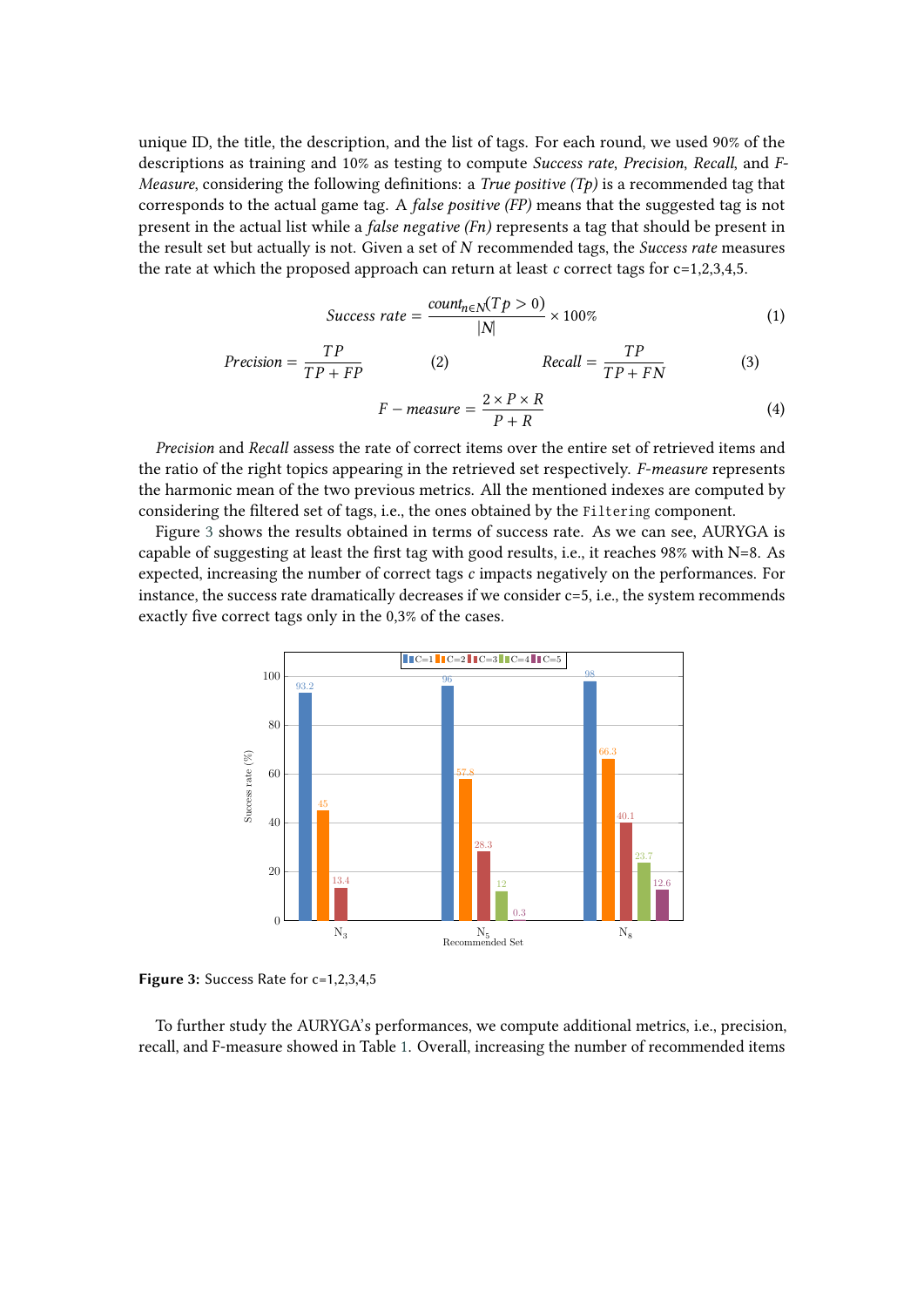leads to low results on average i.e., the maximum F-measure value is reached with N=3. In particular, the precision decrease from 50.01% to 31.2% by increasing the number of retrieved items. Contrariwise, augmenting N yields to better performance in terms of recall, i.e., it achieves 67.2% with N=8. This is quite expected since the system retrieves more tags that should be included. It is worth noting that we aim to recommend 100 diferent unique tags, considering both the main and sub-tags. It is our strong belief that reducing the number of tags in the training will lead to better accuracy since this strategy has been proved successful in existing studies [\[18\]](#page-6-2).

#### <span id="page-4-0"></span>**Table 1**

Average metrics' values for N=3,5,8

| N | Precision | Recall | F-measure |
|---|-----------|--------|-----------|
|   | 50.6      | 49.7   | 50.1      |
|   | 39.6      | 58.5   | 47.2      |
|   | 31.2      | 67.2   | 42.6      |

### **4. Related works**

The first taxonomy of games was proposed in [\[19\]](#page-6-3) by manually inspecting their features e.g., genre, the number of players, description. A curated discussion over games' genres has been conducted in [\[20\]](#page-6-4) by considering several aspects i.e., family resemblances, prototype theory, faceted classifcation, and appeal factors. Horppu *et al.* [\[21\]](#page-6-5) make use of the SVM model to classify 2,443 games on the IoS App store by using title and description. Similarly, Amiriparian *et al.* [\[22\]](#page-6-6) propose an audio-based videogame genre categorization using linear SVM and CNN models on a dataset composed of 1,566 multimedia content including in-game video, audio, and visual elements to categorize games into six categories. A multi-modal deep neural network [\[23\]](#page-6-7) trained with the cover image and the textual information has been employed to classify 50,000 PC games stored on IGDB.com website by predicting 21 unique tags.

## **5. Conclusion and future works**

Videogame online stores manage hundred of PC games usually labeled with a list of tags. Even though such a tagging system is successfully employed by several platforms, increasing the accuracy of the defned categories is still an open challenge. To fll the gap, we propose AURYGA, a recommender system that automatically retrieves a set of game tags by analyzing the textual description of the content. The system combines a well-founded frequent itemset algorithm and a stochastic model to recommend the main genre and its most frequent sub-tags. The preliminary evaluation shows encouraging results in terms of predicted tags even though some metrics achieve low values.

For future works, we can feed the underpinning algorithm with additional textual data, i.e., game title, developer, reviews. Furthermore, we can enhance the preprocessing phase by tuning the fltering component. Last but not least, we are going to conduct a controlled user study in which the participants evaluate the system qualitatively.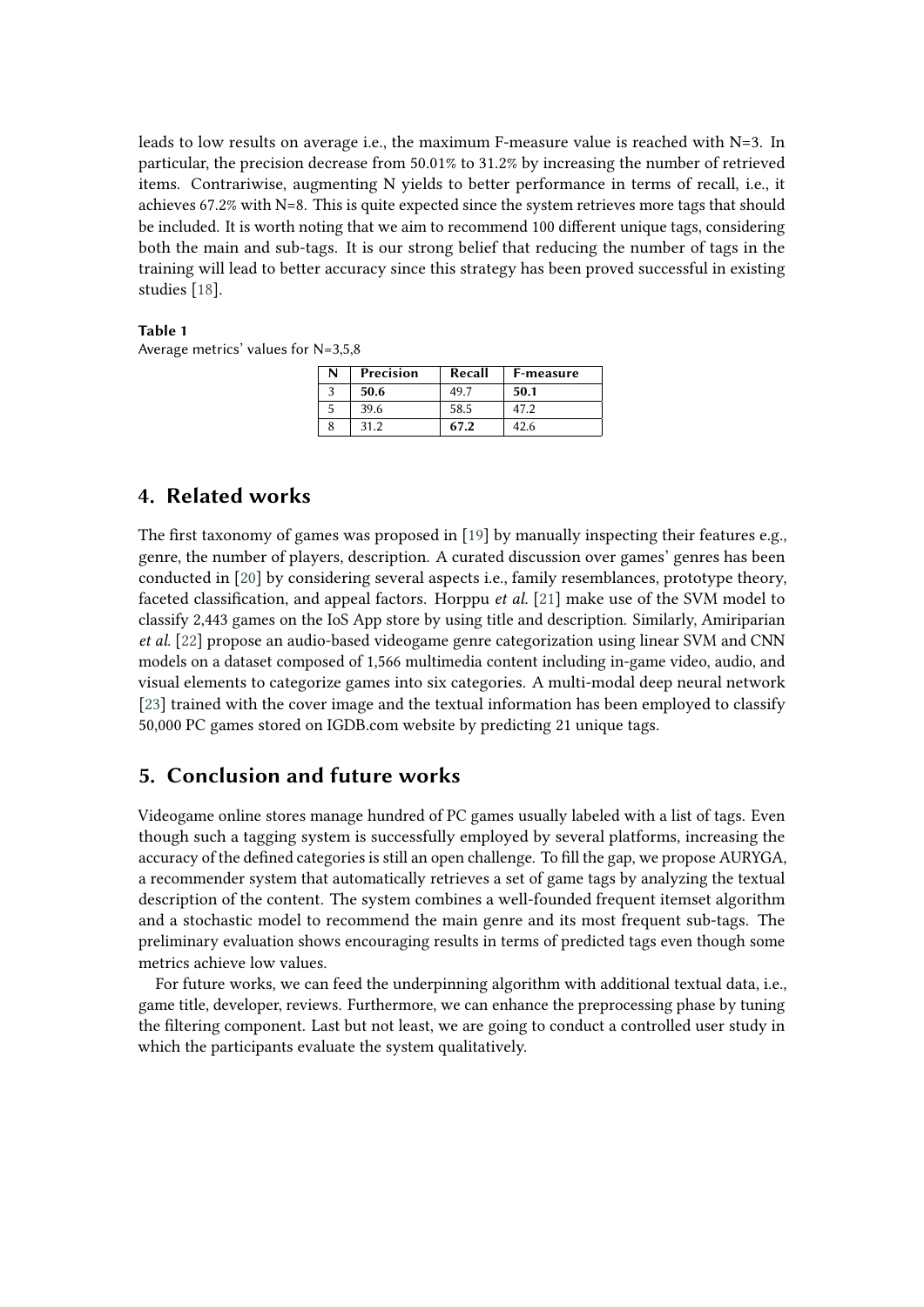## **References**

- [1] Y. Deldjoo, M. Schedl, P. Cremonesi, G. Pasi, Recommender Systems Leveraging Multimedia Content, ACM Computing Surveys 53 (2020) 1–38. URL: [https://dl.acm.org/doi/10.1145/](https://dl.acm.org/doi/10.1145/3407190) [3407190.](https://dl.acm.org/doi/10.1145/3407190) doi:10.1145/3407190, 00020.
- [2] F. Ricci, L. Rokach, B. Shapira, Introduction to Recommender Systems Handbook, Springer US, Boston, MA, 2011, pp. 1–35. URL: [https://doi.org/10.1007/978-0-387-85820-3\\_1.](https://doi.org/10.1007/978-0-387-85820-3_1) doi:[1 0 .](http://dx.doi.org/10.1007/978-0-387-85820-3_1)  $1007/978 - 0 - 387 - 85820 - 3$  1.
- [3] G. Linden, B. Smith, J. York, Amazon.com recommendations: item-to-item collaborative fltering, IEEE Internet Computing 7 (2003) 76–80. URL: [http://ieeexplore.ieee.org/document/](http://ieeexplore.ieee.org/document/1167344/) [1167344/.](http://ieeexplore.ieee.org/document/1167344/) doi:10.1109/MIC.2003.1167344.
- [4] C. A. Gomez-Uribe, N. Hunt, The Netfix Recommender System: Algorithms, Business Value, and Innovation, ACM Transactions on Management Information Systems 6 (2016) 1-19. URL: [https://dl.acm.org/doi/10.1145/2843948.](https://dl.acm.org/doi/10.1145/2843948) doi:10.1145/2843948.
- [5] L. Posch, C. Wagner, P. Singer, M. Strohmaier, Meaning as collective use: Predicting semantic hashtag categories on twitter, in: Proceedings of the 22nd International Conference on World Wide Web, WWW '13 Companion, Association for Computing Machinery, New York, NY, USA, 2013, p. 621–628. URL: [https://doi-org.univaq.clas.cineca.it/10.1145/](https://doi-org.univaq.clas.cineca.it/10.1145/2487788.2488008) [2487788.2488008.](https://doi-org.univaq.clas.cineca.it/10.1145/2487788.2488008) doi:10.1145/2487788.2488008.
- [6] B. Sigurbjörnsson, R. van Zwol, Flickr tag recommendation based on collective knowledge, in: Proceedings of the 17th International Conference on World Wide Web, WWW '08, Association for Computing Machinery, New York, NY, USA, 2008, p. 327–336. URL: [https:](https://doi-org.univaq.clas.cineca.it/10.1145/1367497.1367542) [//doi-org.univaq.clas.cineca.it/10.1145/1367497.1367542.](https://doi-org.univaq.clas.cineca.it/10.1145/1367497.1367542) doi:10.1145/1367497.1367542.
- [7] D. Boughareb, A. Khobizi, R. Boughareb, N. Farah, H. Seridi, A graph-based tag recommendation for just abstracted scientifc articles tagging, Int. J. Cooperative Inf. Syst. 29 (2020) 2050004:1–2050004:30.
- [8] L. Galke, F. Mai, I. Vagliano, A. Scherp, Multi-modal adversarial autoencoders for recommendations of citations and subject labels, in: Proceedings of the 26th Conference on User Modeling, Adaptation and Personalization, UMAP '18, Association for Computing Machinery, New York, NY, USA, 2018, p. 197–205. URL: [https://doi-org.univaq.clas.cineca.](https://doi-org.univaq.clas.cineca.it/10.1145/3209219.3209236) [it/10.1145/3209219.3209236.](https://doi-org.univaq.clas.cineca.it/10.1145/3209219.3209236) doi:10.1145/3209219.3209236.
- [9] Epic Games Store | Official Site, 2021. URL: [https://www.epicgames.com/store/en-US/.](https://www.epicgames.com/store/en-US/)
- [10] Google Play, 2021. URL: [https://play.google.com/store/,](https://play.google.com/store/) 00380.
- [11] PlayStation™Store, 2021. URL: [https://store.playstation.com/.](https://store.playstation.com/)
- [12] Steam Store, 2021. URL: [https://store.steampowered.com/.](https://store.steampowered.com/)
- <span id="page-5-0"></span>[13] E. Adams, Fundamentals of Game Design, 3rd ed., New Riders Publishing, USA, 2014.
- <span id="page-5-1"></span>[14] J. Han, J. Pei, Y. Yin, R. Mao, Mining Frequent Patterns without Candidate Generation: A Frequent-Pattern Tree Approach, Data Mining and Knowledge Discovery 8 (2004) 53-87. URL: [http://link.springer.com/10.1023/B:DAMI.0000005258.31418.83.](http://link.springer.com/10.1023/B:DAMI.0000005258.31418.83) doi:10.1023/B: DAMI.0000005258.31418.83.
- <span id="page-5-2"></span>[15] M. Steinbach, P.-N. Tan, H. Xiong, V. Kumar, Generalizing the notion of support, in: Proceedings of the Tenth ACM SIGKDD International Conference on Knowledge Discovery and Data Mining, KDD '04, Association for Computing Machinery, New York, NY, USA, 2004, p. 689–694. URL: [https://doi-org.univaq.clas.cineca.it/10.1145/1014052.1014141.](https://doi-org.univaq.clas.cineca.it/10.1145/1014052.1014141) doi:[1 0 .](http://dx.doi.org/10.1145/1014052.1014141)